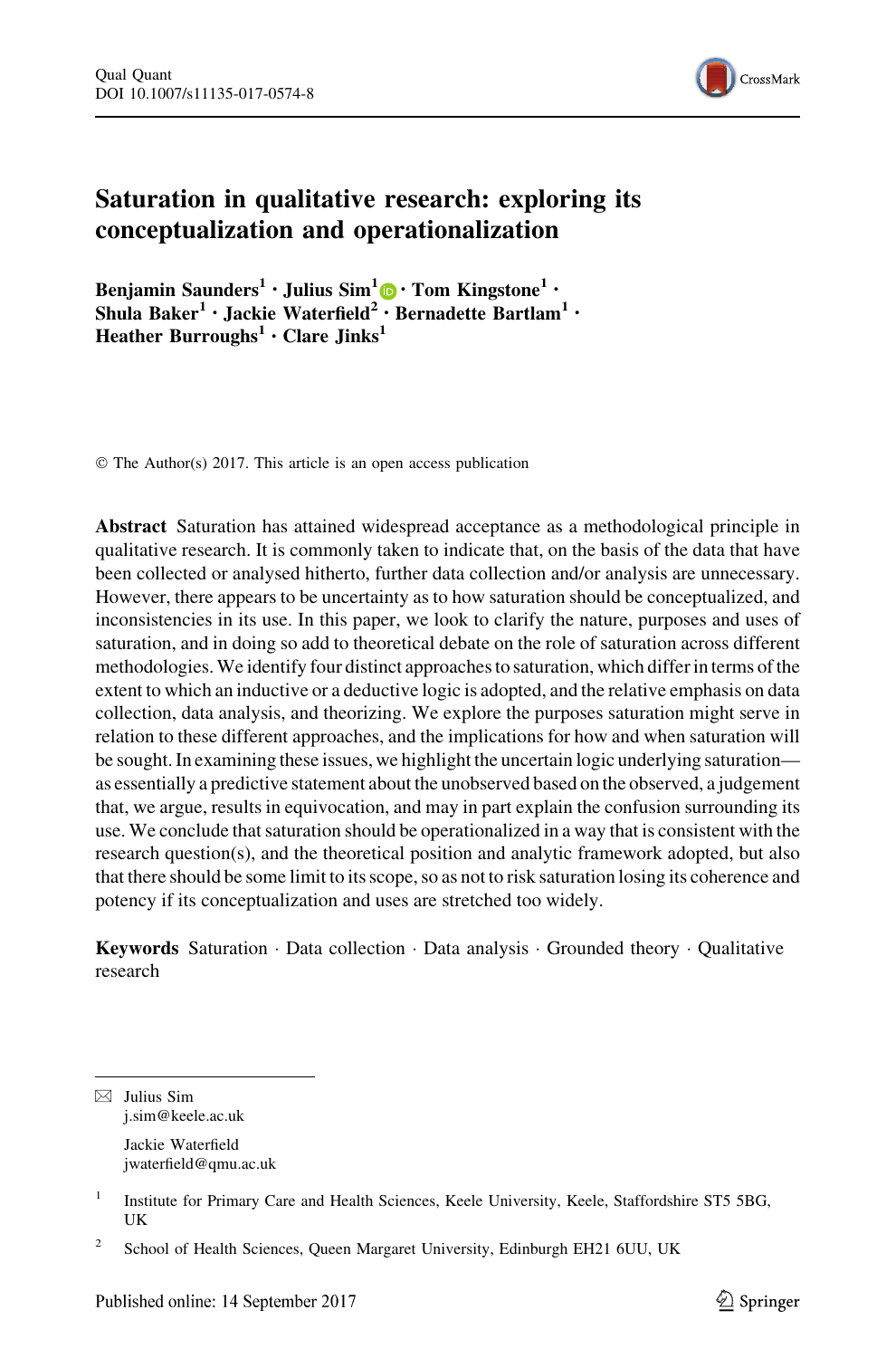## 1 Introduction

In broad terms, saturation is used in qualitative research as a criterion for discontinuing data collection and/or analysis.<sup>1</sup> Its origins lie in grounded theory (Glaser and Strauss [1967](#page-13-0)), but in one form or another it now commands acceptance across a range of approaches to qualitative research. Indeed, saturation is often proposed as an essential methodological element within such work. Fusch and Ness ([2015:](#page-12-0) p. 1408) claim categorically that 'failure to reach saturation has an impact on the quality of the research conducted';<sup>2</sup> Morse ([2015:](#page-13-0) p. 587) notes that saturation is 'the most frequently touted guarantee of qualitative rigor offered by authors'; and Guest et al. ([2006:](#page-13-0) p. 60) refer to it as having become 'the gold standard by which purposive sample sizes are determined in health science research.' A number of authors refer to saturation as a 'rule' (Denny [2009](#page-12-0); Sparkes et al. [2011\)](#page-14-0), or an 'edict' (Morse [1995](#page-13-0)), of qualitative research, and it features in a number of generic quality criteria for qualitative methods (Leininger [1994;](#page-13-0) Morse et al. [2002](#page-13-0)).

However, despite having apparently attained something of the status of orthodoxy, saturation is defined within the literature in varying ways—or is sometimes undefined and raises a number of problematic conceptual and methodological issues (Dey [1999;](#page-12-0) Bowen [2008;](#page-12-0) O'Reilly and Parker [2013\)](#page-14-0). Drawing on a number of examples in the literature, this paper seeks to explore some of these issues in relation to three core questions:

- 'What?'—in what way(s) is saturation defined?
- 'Where and why?'—in what types of qualitative research, and for what purpose, should saturation be sought?
- 'When and how?'—at what stage in the research is saturation sought, and how can we assess if it has been achieved?

In addressing these questions, we will explore the implications of different models of saturation—and the theoretical and methodological assumptions that underpin them—for the varying purposes saturation may serve across different qualitative approaches. In doing so, the paper will contribute to the small but growing literature that has critically examined the concept of saturation (e.g. Bowen [2008](#page-12-0); O'Reilly and Parker [2013;](#page-14-0) Walker [2012;](#page-14-0) Morse [2015](#page-13-0); Nelson [2016](#page-13-0)), aiming to extend the discussion around its conceptualization and use. We will argue not only for greater transparency in the reporting of saturation, as others have done (Bowen [2008](#page-12-0); Francis et al. [2010](#page-12-0)), but also for a more thorough consideration on the part of qualitative researchers regarding how saturation relates to the research question(s) they are addressing, in addition to the theoretical and analytical approach they have adopted, with due recognition of potential inconsistencies and contradictions in its use.

## 2 'What?'—in what way(s) is saturation defined?

In their original treatise on grounded theory, Glaser and Strauss [\(1967](#page-13-0): p. 61) defined saturation in these terms:

<sup>1</sup> Although primarily employed in primary research, principles of saturation have also been applied to qualitative synthesis (Garrett et al. [2012;](#page-12-0) Lipworth et al. [2013\)](#page-13-0). However, our focus here is on its use in primary studies.

<sup>2</sup> These authors proceed to make the more extreme claim that saturation 'is important in any study, whether quantitative, qualitative, or mixed methods' (Fusch and Ness [2015](#page-12-0): p. 1411).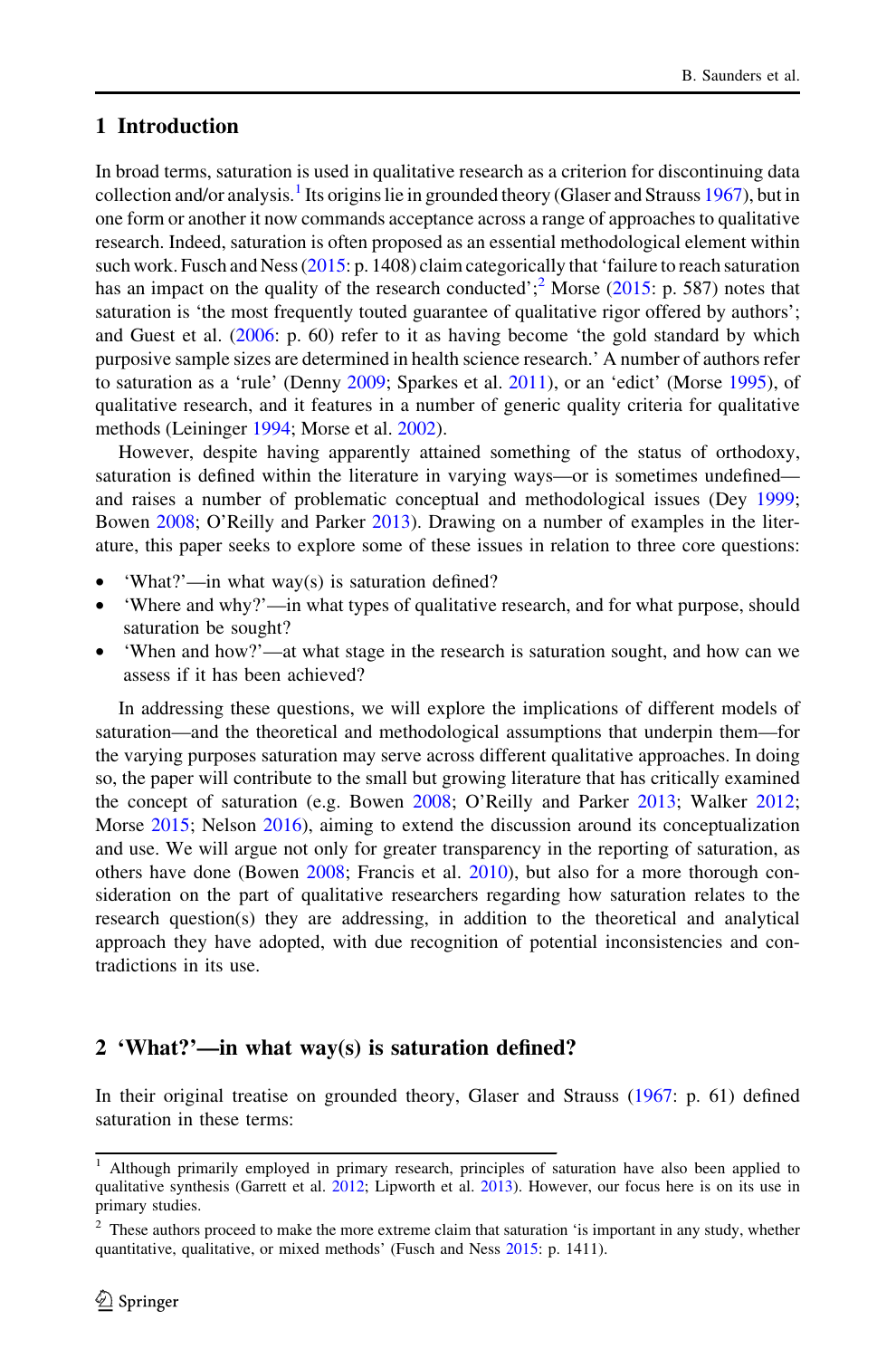The criterion for judging when to stop sampling the different groups pertinent to a category is the category's theoretical saturation. Saturation means that no additional data are being found whereby the sociologist can develop properties of the category. As he sees similar instances over and over again, the researcher becomes empirically confident that a category is saturated. He goes out of his way to look for groups that stretch diversity of data as far as possible, just to make certain that saturation is based on the widest possible range of data on the category.

Here, the decision to be made relates to further sampling, and the determinant of adequate sampling has to do with the degree of development of a theoretical category in the process of analysis. Saturation is therefore closely related to the notion of theoretical sampling the idea that sampling is guided by 'the necessary similarities and contrasts required by the emerging theory' (Dey [1999:](#page-12-0) p. 30)—and causes the researcher to 'combine sampling, data collection and data analysis, rather than treating them as separate stages in a linear process' (Bryman [2012:](#page-12-0) p. 18).

Also writing from a grounded theory standpoint, Urquhart [\(2013](#page-14-0): p. 194) defines saturation as: 'the point in coding when you find that no new codes occur in the data. There are mounting instances of the same codes, but no new ones', whilst Given ([2016:](#page-12-0) p. 135) considers saturation as the point at which 'additional data do not lead to any new emergent themes'. A similar position regarding the (non)emergence of new codes or themes has been taken by others (e.g. Birks and Mills  $2015$ ; Olshansky  $2015$ ).<sup>3</sup> These definitions show a change of emphasis, and suggest a second model of saturation. Whilst the focus remains at the level of analysis, the decision to be made appears to relate to the emergence of new codes or themes, rather than the degree of development of those already identified. Moreover, Urqhart ([2013\)](#page-14-0) and Birks and Mills ([2015\)](#page-12-0) relate saturation primarily to the termination of analysis, rather than to the collection of new data.

According to Starks and Trinidad ([2007:](#page-14-0) p. 1375), however, theoretical saturation occurs 'when the complete range of constructs that make up the theory is fully represented by the data'. Whilst not wholly explicit, this definition suggests a third model of saturation with a different directional logic: not 'given the data, do we have analytical or theoretical adequacy?', but 'given the theory, do we have sufficient data to illustrate it?'<sup>4</sup>

If we move outside the grounded theory literature,  $\frac{5}{3}$  a fourth perspective becomes apparent in which there are references to *data* saturation, rather than *theoretical* saturation (e.g. Fusch and Ness  $2015$ ).<sup>6</sup> This view of saturation seems to centre on the question of how much data (usually number of interviews) is needed until nothing new is apparent, or what Sandelowski [\(2008](#page-14-0): p. 875) calls 'informational redundancy' (e.g. Francis et al. [2010;](#page-12-0)

 $3$  It should be noted that Birks and Mills ([2015\)](#page-12-0) also state that, as part of theoretical saturation, 'Categories are clearly articulated with sharply defined and dimensionalized properties', suggesting a somewhat broader view of saturation, in which the nature of emerging themes is important, rather than just the fact of their (non)emergence.

<sup>&</sup>lt;sup>4</sup> This evokes Glaser's criticism of Strauss's approach to sampling, which he regards as conventional, rather than theoretical, sampling: 'In conventional sampling the analyst questions, guesses and uses experience to go where he thinks he will have the data to test his hypotheses and find the theory that he has preconceived. Discovery to Strauss does not mean induction and emergence, it means finding his theory in data so that it can be tested' (Glaser [1992:](#page-13-0) p. 103).

 $5$  Charmaz ([2008,](#page-12-0) [2014](#page-12-0)) is critical of the extension of the notion of saturation beyond the context of grounded theory, and in particular of its extension into what we here refer to as data saturation.

<sup>6</sup> Few authors draw an explicit distinction between data and theoretical saturation—among the exceptions are Bowen [\(2008\)](#page-12-0), Sandelowski [\(2008](#page-14-0)), O'Reilly and Parker [\(2013](#page-14-0)), and Hennink et al. [\(2017](#page-13-0)).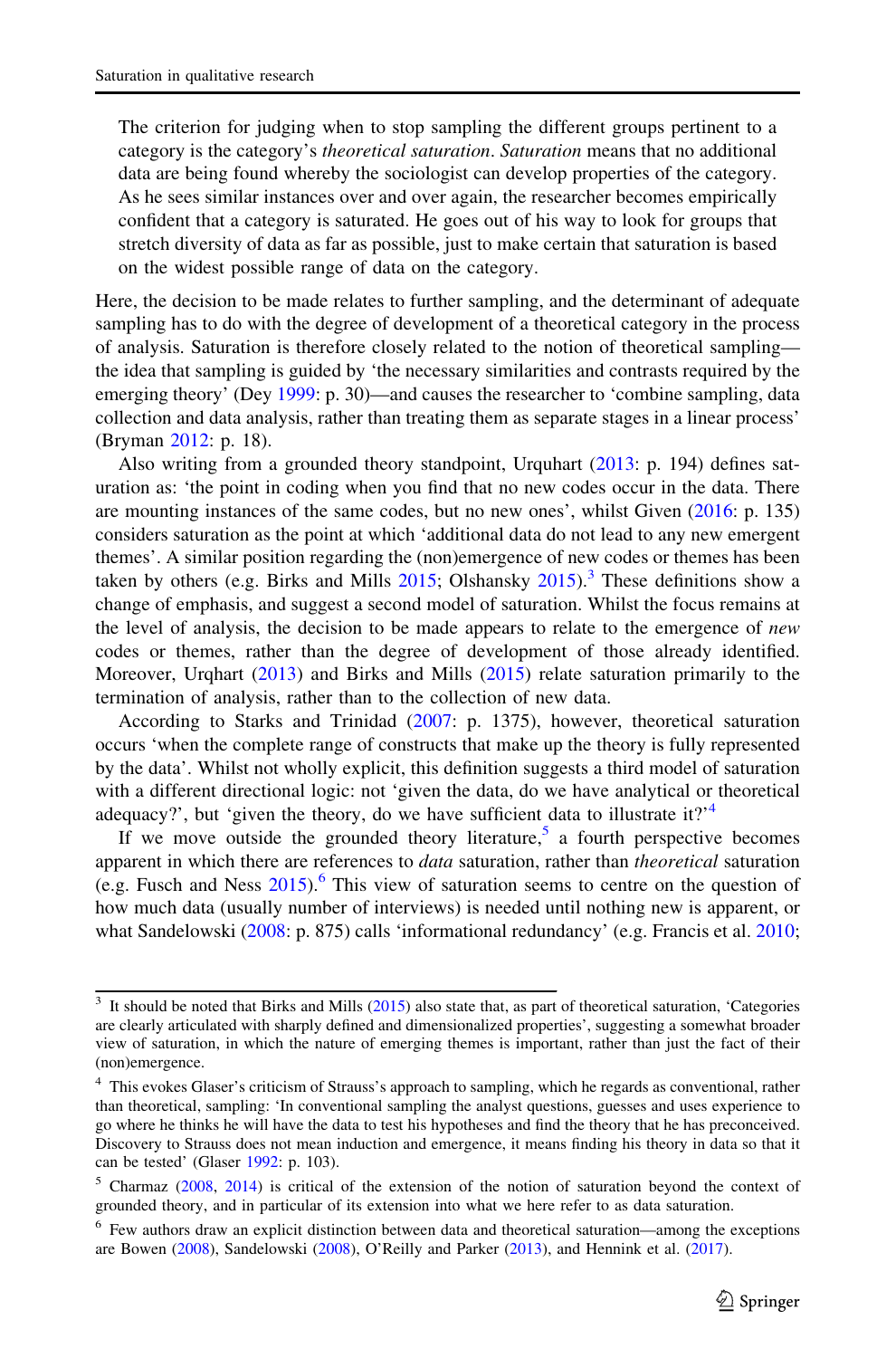Guest et al. [2006](#page-13-0)). Grady ([1998:](#page-13-0) p. 26) provides a similar description of data saturation as the point at which:

New data tend to be redundant of data already collected. In interviews, when the researcher begins to hear the same comments again and again, data saturation is being reached… It is then time to stop collecting information and to start analysing what has been collected.

Whilst several others have defined data saturation in a similar way (e.g. Hill et al. [2014:](#page-13-0) p. 2; Middlemiss et al. [2015](#page-13-0); Jackson et al. [2015](#page-13-0)), Legard et al. ([2003\)](#page-13-0) seem to adopt a narrower, more individual-oriented perspective on data saturation, whereby saturation operates not at the level of the dataset as a whole, but in relation to the data provided by an individual participant; i.e. it is achieved at a particular point within a specific interview:

Probing needs to continue until the researcher feels they have reached saturation, a full understanding of the participant's perspective (Legard et al. [2003:](#page-13-0) p. 152).

From this perspective, the researcher's response to the data—through which decisions are made about whether or not any new 'information' is being generated—is not necessarily perceived as forming part of the analysis itself. Thus, in this model, the process of saturation is located principally at the level of data collection and is thereby separated from a fuller process of data analysis, and hence from theory.

Four different models of saturation seem therefore to exist (Table [1](#page-4-0)). The first of these, rooted in traditional grounded theory, uses the development of categories and the emerging theory in the analysis process as the criterion for additional data collection, driven by the notion of theoretical sampling; using a term in common use, but with a more specific definitional focus, this model could thus be labelled as theoretical saturation. The second model takes a similar approach, but saturation focuses on the identification of new codes or themes, and is based on the number of such codes or themes rather than the completeness of existing theoretical categories. This can be termed inductive thematic saturation. In this model, saturation appears confined to the level of analysis; its implication for data collection is at best implicit. In the third model, a reversal of the preceding logic is suggested, whereby data is collected so as to exemplify theory, at the level of lower-order codes or themes, rather than to *develop* or *refine* theory. This model can be termed a priori thematic saturation, as it points to the idea of pre-determined theoretical categories and leads us away from the inductive logic characteristic of grounded theory. Finally, the fourth model—which, again aligning with the term already in common use, we will refer to as data saturation—sees saturation as a matter of identifying redundancy in the data, with no necessary reference to the theory linked to these data; saturation appears to be distinct from formal data analysis.

#### 2.1 'Hybrid' forms of saturation

Some authors appear to espouse interpretations of saturation that combine two or more of the models defined above, making its conceptualization less distinct. For example, Goulding ([2005\)](#page-13-0) suggests that both data and theory should be saturated within grounded theory, and Drisko ([1997:](#page-12-0) p. 192) defines saturation in terms of 'the comprehensiveness of both the data collection and analysis'. Similarly, Morse's view of saturation seems to embody elements of both theoretical and data saturation. She links saturation with the idea of replication, in a way that suggests a process of data saturation: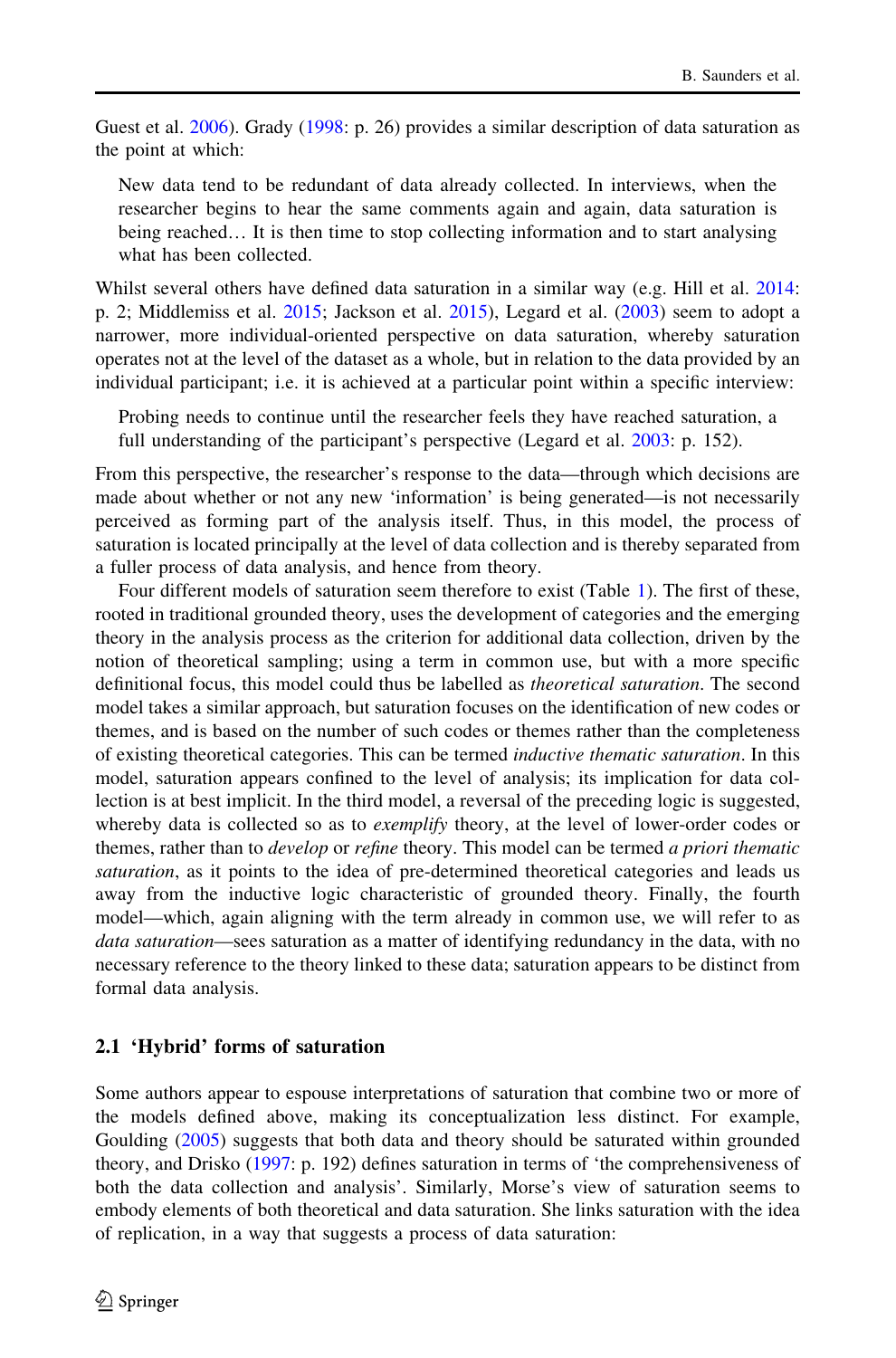| Model                            | Description                                                                                     | Principal<br>focus |
|----------------------------------|-------------------------------------------------------------------------------------------------|--------------------|
| Theoretical<br>saturation        | Relates to the development of theoretical categories; related to<br>grounded theory methodology | Sampling           |
| Inductive thematic<br>saturation | Relates to the emergence of new codes or themes                                                 | Analysis           |
| A priori thematic<br>saturation  | Relates to the degree to which identified codes or themes are<br>exemplified in the data        | Sampling           |
| Data saturation                  | Relates to the degree to which new data repeat what was expressed in<br>previous data           | Data<br>collection |

<span id="page-4-0"></span>Table 1 Models of saturation and their principal foci in the research process

However, when the domain has been fully sampled – when all data have been collected – then replication of data occurs and, with this replication… the signal of saturation (Morse [1995](#page-13-0): p. 148).

Morse notes elsewhere that she is able to tell when her students have achieved saturation, as they begin to talk about the data in more generalized terms and 'can readily supply examples when asked. These students know their data' (Morse [2015:](#page-13-0) p. 588). This too suggests a form of data saturation. However, Morse also proposes that saturation is lacking when 'there are too few examples in each category to identify the characteristics of concepts, and to develop theory' (Morse [2015](#page-13-0): p. 588). This perspective seems to be located firmly in the idea of theory development (as other parts of the quoted papers by Morse make clear), though a heavy emphasis is placed at the level of the data and the way in which the data exemplify theory, thereby seeming to evoke both data and theoretical saturation.

Hennink et al. [\(2017](#page-13-0)) go further, appearing to combine elements of all four models of saturation. They firstly identify 'code saturation', the point at which 'no additional issues are identified and the codebook begins to stabilize'  $(2017: p. 4)$  $(2017: p. 4)$  $(2017: p. 4)$ , which seems to combine elements of both inductive thematic saturation and data saturation. However, within this approach saturation is discussed as relating not only to codes developed inductively, but also to a priori codes, which echoes the third model: a priori thematic saturation. They go on to distinguish 'code saturation' from 'meaning saturation'; in the latter, the analyst attempts to 'fully understand conceptual codes or the conceptual dimensions of… concrete codes' [\(2017](#page-13-0): p. 14). This focus on saturating the dimensions of codes seems more akin to theoretical saturation; however, their analysis remains at the level of codes, rather than theoretical categories developed from these codes, and Hennink et al. explicitly position their approach outside grounded theory methods.

## 3 'Where and why?'—in what types of qualitative research, and for what purpose, should saturation be sought?

Morse [\(2015](#page-13-0): p. 587) takes the view that saturation is 'present in all qualitative research' and as previously noted, it is commonly considered as the 'gold standard' for determining sample size in qualitative research, with little distinction between different types of qualitative research. We question this perspective, and would instead argue—as is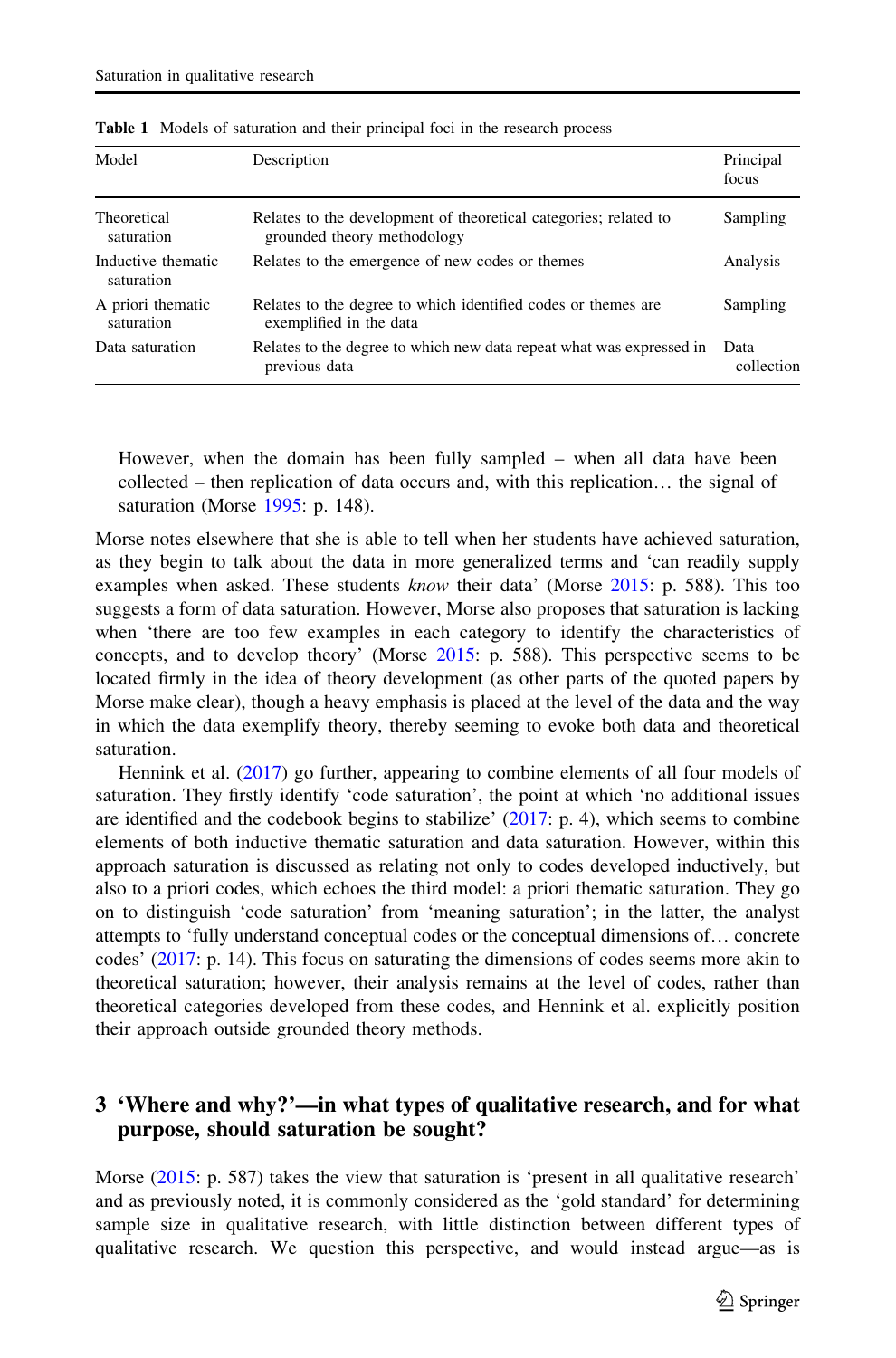suggested by the different models of saturation considered in the previous section—that saturation has differing relevance, and a different meaning, depending on the role of theory, a viewpoint somewhat supported by other commentators who have questioned its application across the spectrum of qualitative methods (Walker [2012](#page-14-0); O'Reilly and Parker [2013;](#page-14-0) van Manen et al. [2016](#page-14-0)).

In a largely deductive approach (i.e. one that relies wholly or predominantly on applying pre-identified codes, themes or other analytical categories to the data, rather than allowing these to emerge inductively) saturation may refer to the extent to which predetermined codes or themes are adequately represented in the data—rather like the idea of the categories being sufficiently replete with instances, or 'examples', of data, as suggested in the a priori thematic saturation model outlined above. Thus, in their attempt to establish an adequate sample size for saturation, Francis et al.  $(2010)$  $(2010)$  refer explicitly to research in which conceptual categories have been pre-established through existing theory, and it is significant in this respect that they link saturation with the notion of content validity. In contrast, within a more inductive approach (e.g. the inductive thematic saturation and theoretical saturation models outlined above), saturation suggests the extent to which 'new' codes or themes are identified within the data, and/or the extent to which new theoretical insights are gained from the data via this process.

In both the deductive and the inductive approach, we can make sense of the role of saturation, however much it differs in each case, because the underlying approach to analysis is essentially thematic, and usually occurs in the context of interview or focus group studies involving a number of informants. It is less straightforward to identify a role for saturation in qualitative approaches that are based on a biographical or narrative approach to analysis, or that, more generally, include a specific focus on accounts of individual informants (e.g. interpretative phenomenological analysis). In such studies, analysis tends to focus more on strands within individual accounts rather than on analytical themes; these strands are essentially continuous, whereas themes are essentially recurrent. Accordingly, Marshall and Long ([2010](#page-13-0)) suggest that saturation was not appropriate in their study of maternal coping processes, based on narrative methods. Elsewhere, however, a less straightforward picture emerges. Hawkins and Abrams [\(2007](#page-13-0)) utilized saturation in the context of a study based on life-history interviews with 39 formerly homeless mentally ill men and women. The authors state: 'Of the 39 participants, six did not complete a second interview because they were unavailable, impaired, or the research team felt the first interview had achieved saturation' (p. 2035), suggesting that judgments of saturation were made within each participant's account. Power et al. [\(2015\)](#page-14-0) adopted a story-telling approach to women's experience of post-partum hospitalization, and recruitment continued until data saturation, which was established through 'the repetition of responses' (p. 372). Analysis was thematic, and it is not clear whether saturation was determined in relation to themes across participants' stories, or within individual stories. Similarly, in a study of osteoarthritis in footballers, based on interpretative phenomenological analysis, Turner et al. ([2002\)](#page-14-0) employed saturation, which was defined both in terms of the emergence of themes from the analysis and a 'consensus across views expressed' (p. 298), which suggests that, notwithstanding the interpretive phenomenological analysis perspective adopted, saturation was sought more across than within cases. Hale et al. ([2007](#page-13-0): p. 91) argue, however, that saturation is not normally an aim in interpretative phenomenological analysis, owing to the concern to obtain 'full and rich personal accounts', which highlights the particular analytical focus within individual accounts in this approach, and van Manen dissociates saturation from phenomenological research more generally (van Manen et al. [2016\)](#page-14-0).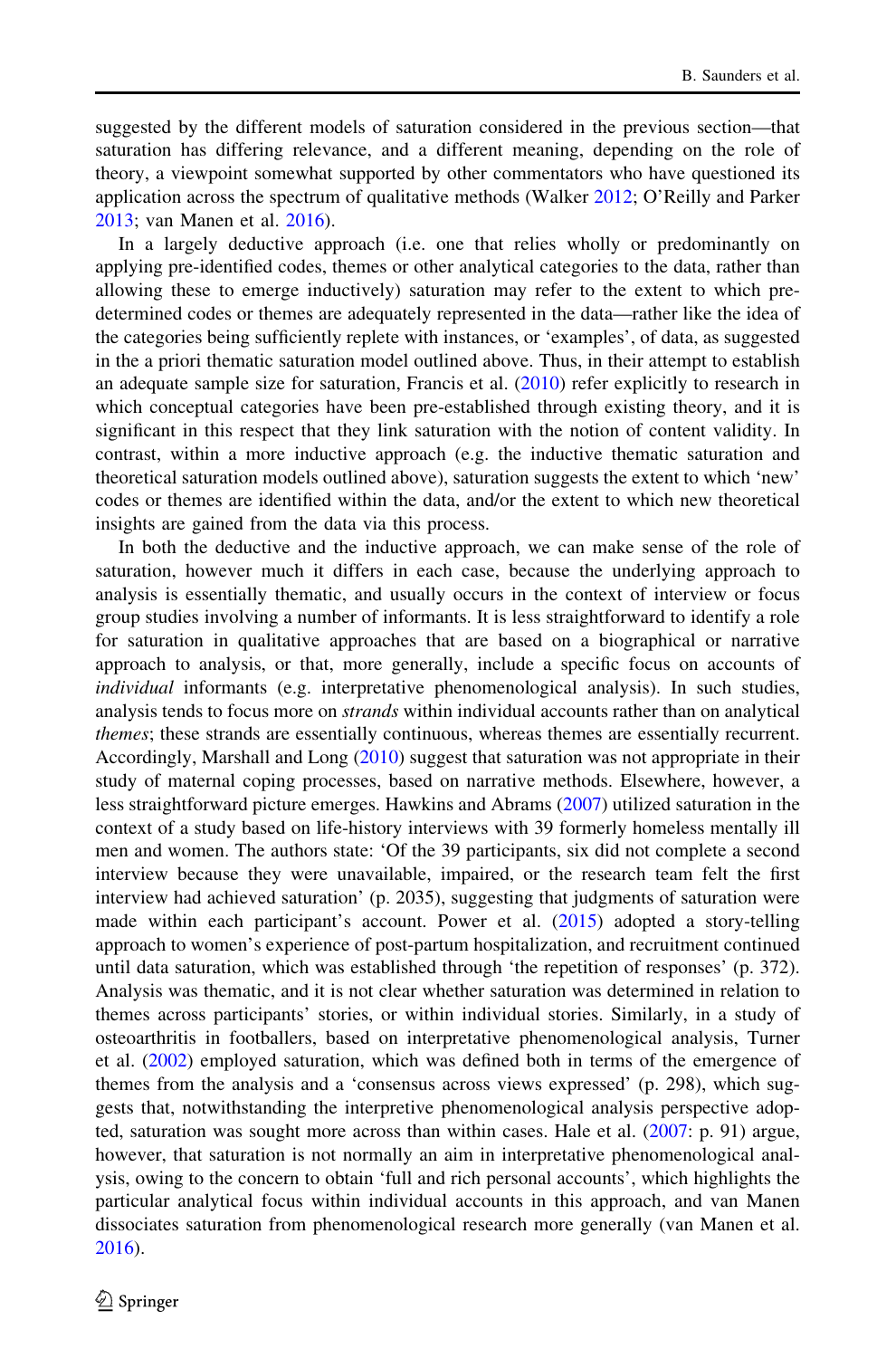Considering the various types of research in which saturation might feature helps to clarify the purposes it is intended to fulfil. When used in a deductive approach to analysis, saturation serves to demonstrate the extent to which the data instantiate previously determined conceptual categories, whereas in more inductive approaches, and grounded theory in particular, it says something about the adequacy of sampling in relation to theory development (although we have seen that there are differing accounts of how specifically this should be achieved). In narrative research, a role for saturation is harder to discern. Rather than the sufficient development of theory, it might be seen to indicate the 'completeness' of a biographical account. However, one could question whether the point at which a participant's story is interpreted as being 'complete'—having presumably conveyed everything seen to be relevant to the focus of the study—is, in fact, usefully described by the concept of saturation, given the distance that this moves us away from the operationalization of saturation in broadly thematic approaches. This might, furthermore, lead us to ask whether there is the risk of saturation losing its coherence and utility if its potential conceptualization and uses are stretched too widely.

The same issue is relevant with regard to a number of other, less obvious, purposes that have been proposed for saturation. For example, it has been claimed to demonstrate the trustworthiness of coding (Damschroder et al. [2007](#page-12-0))—but as saturation will be a direct and automatic consequence of one's coding decisions, it is not clear how it can be an independent measure of their quality. Dubé et al.  $(2016)$  $(2016)$  suggest that saturation says something about (though not conclusively) the ability to extrapolate findings, and Boddy [\(2016:](#page-12-0) p. 428) claims that 'once saturation is reached, the results must be capable of some degree of generalisation'; this seems to move us away from the notion of the theoretical adequacy of an analysis, and the explanatory scope of a theory, toward a much more empirical sense of generalizability. The use of saturation in these two cases could perhaps indicate a degree of confusion in some studies about the meaning of saturation and its purpose, even when taking into account the differing models of saturation outlined earlier. Therefore, we would suggest that for saturation to be conceptually meaningful and practically useful there should be some limit to the purposes to which it can be applied.

## 4 'When and how?'—at what stage in the research is saturation sought, and how can we assess if it has been achieved?

#### 4.1 Perspectives taken on saturation

The perspective taken on what is meant by saturation within a given study will have implications for when it will be sought. Taking the fourth model of saturation identified earlier—the data saturation approach, as based on the notion of informational redundancy—it is clear that saturation can be identified at an early stage in the process, as from this perspective saturation is often seen as separate from, and preceding, formal analysis. Decisions about when further data collection is unnecessary are commonly based on the researcher's sense of what they are hearing within interviews, and this decision can therefore be made prior to coding and category development. In a focus group study of HIV perceptions in Ghana, Ganle [\(2016](#page-12-0)) used the notion of saturation to determine when each focus group discussion should terminate. Such a decision would seem, however, to relate to only a very preliminary stage of analysis and is likely to be driven by only a rudimentary sense of any emergent theory. A similar point can be made in relation to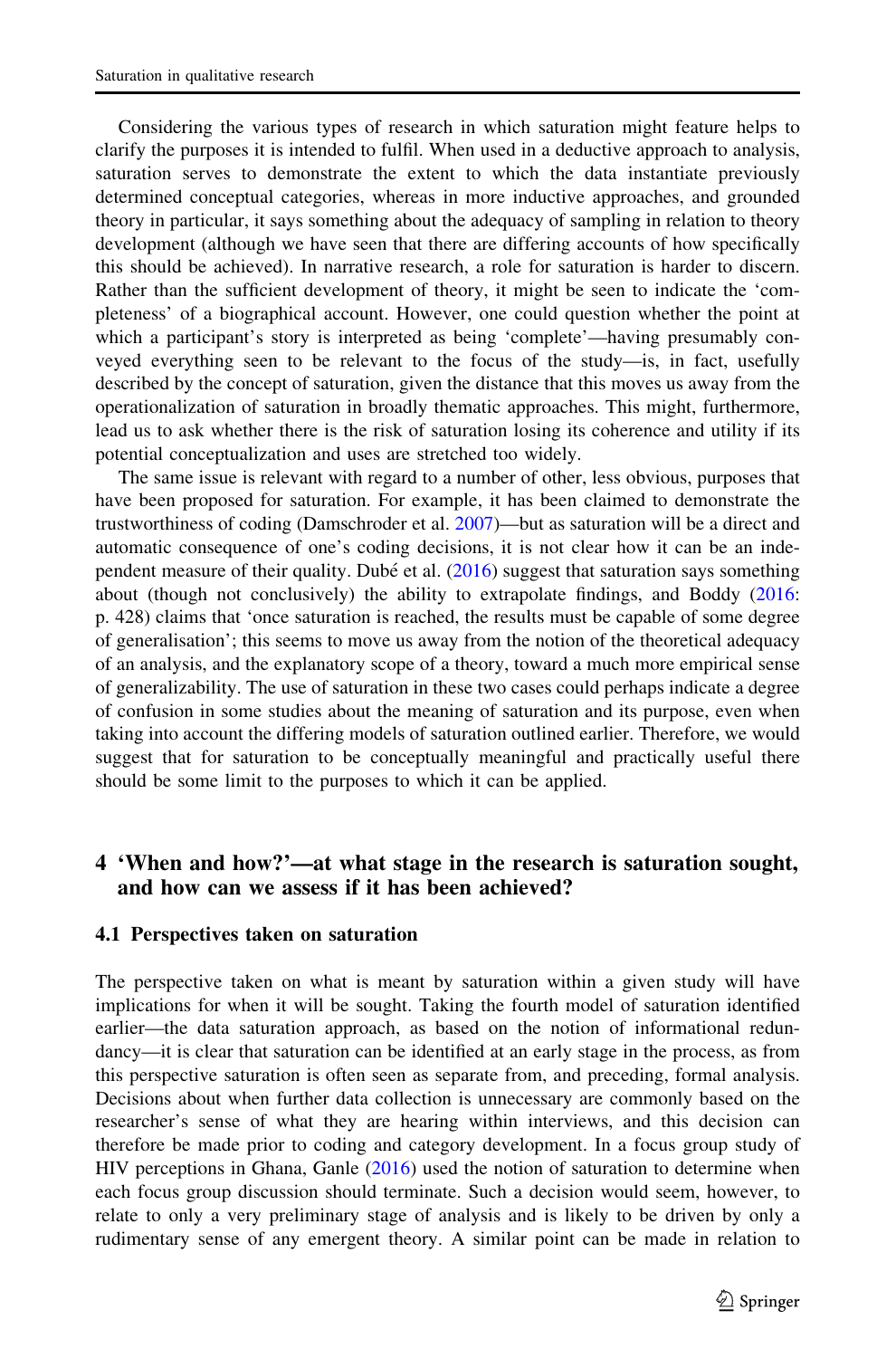Hancock el al.'s ([2016\)](#page-13-0) study of male nurses' views on selecting a nursing speciality. They talk of logging each instance in which their focus group participants 'discussed a theme', with saturation then judged in relation to the number of times themes were discussed. Though not elaborated upon, this appears to imply a very narrow definition of a theme as something that can be somehow 'observed' during the course of a focus group. However, interpretations at this stage regarding what might constitute a theme, before even beginning to consider whether identified themes are saturated, will be superficial at best. Moreover, conclusions reached at this stage may not be particularly informative as regards subsequent theory development—pieces of data that appear to be very similar when first considered may be found to exemplify different theoretical constructs on detailed analysis, and correspondingly, data that are empirically dissimilar may turn out to have much in common theoretically. Judgments at this stage will also relate to a framework of themes and categories that is theoretically immature, and that may be subject to considerable modification; for example, the changes that may occur during the successive stages of open, selective and theoretical coding in grounded theory (Glaser [1978](#page-12-0)).

With regard to the second model identified, inductive thematic saturation, the fact that the focus is more explicitly on reaching saturation at the level of analysis—i.e. in relation to the (non-)emergence of new codes or themes—might suggest it will be achieved at a later stage than in data saturation approaches (notwithstanding the concurrent nature of data-collection and analysis in many qualitative approaches). However, focusing on the emergence or otherwise of codes rather than on their theoretical development still points us towards saturation being achieved at a relatively early stage. Hennink et al. [\(2017](#page-13-0)) highlight this in a study on patient retention in HIV care, in which they found that saturation of codes was achieved at an earlier point than saturation of the 'dimensions, nuances, or insights' related to codes. Hennink et al. argue that an approach to saturation relying only on the number of codes 'misses the point of saturation' ([2017:](#page-13-0) p. 15) owing to a lack of understanding of the 'meaning' of these codes.

In contrast to data saturation and inductive thematic saturation, the first model of saturation considered, theoretical saturation—as based on the grounded theory notion of determining when the properties of theoretical categories are adequately developed indicates that the process of analysis is at a more advanced stage and at a higher level of theoretical generality. Accordingly, Zhao and Davey [\(2015](#page-14-0): p. 1178) refer to a form of saturation determined by 'theoretical completeness' and ceased sampling 'when dimensions and gaps of each category of the grounded theory had been explicated,' and Bowen ([2008\)](#page-12-0) gives a detailed account of how evidence of saturation emerged at the level of thematic categories and the broader process of theory construction.

#### 4.2 Saturation as event or process

A key issue underlying the identification of saturation is the extent to which it is viewed as an event or a process. Commonly, saturation is referred to as a 'point' (e.g. Otmar et al. [2011;](#page-14-0) Jassim and Whitford [2014;](#page-13-0) Kazley et al. [2015](#page-13-0)), suggesting that it should be thought of as a discrete event that can be recognized as such by the analyst. Strauss and Corbin ([1998:](#page-14-0) p. 136), however, talk about saturation as a 'matter of degree', arguing that there will always be the potential for 'the "new" to emerge'. They suggest that saturation should be more concerned with reaching the point where further data collection becomes 'counterproductive', and where the 'new' does not necessarily add anything to the overall story or theory. Mason [\(2010](#page-13-0)) makes a similar argument, talking of the point at which there are 'diminishing returns' from further data-collection, and a number of researchers seem to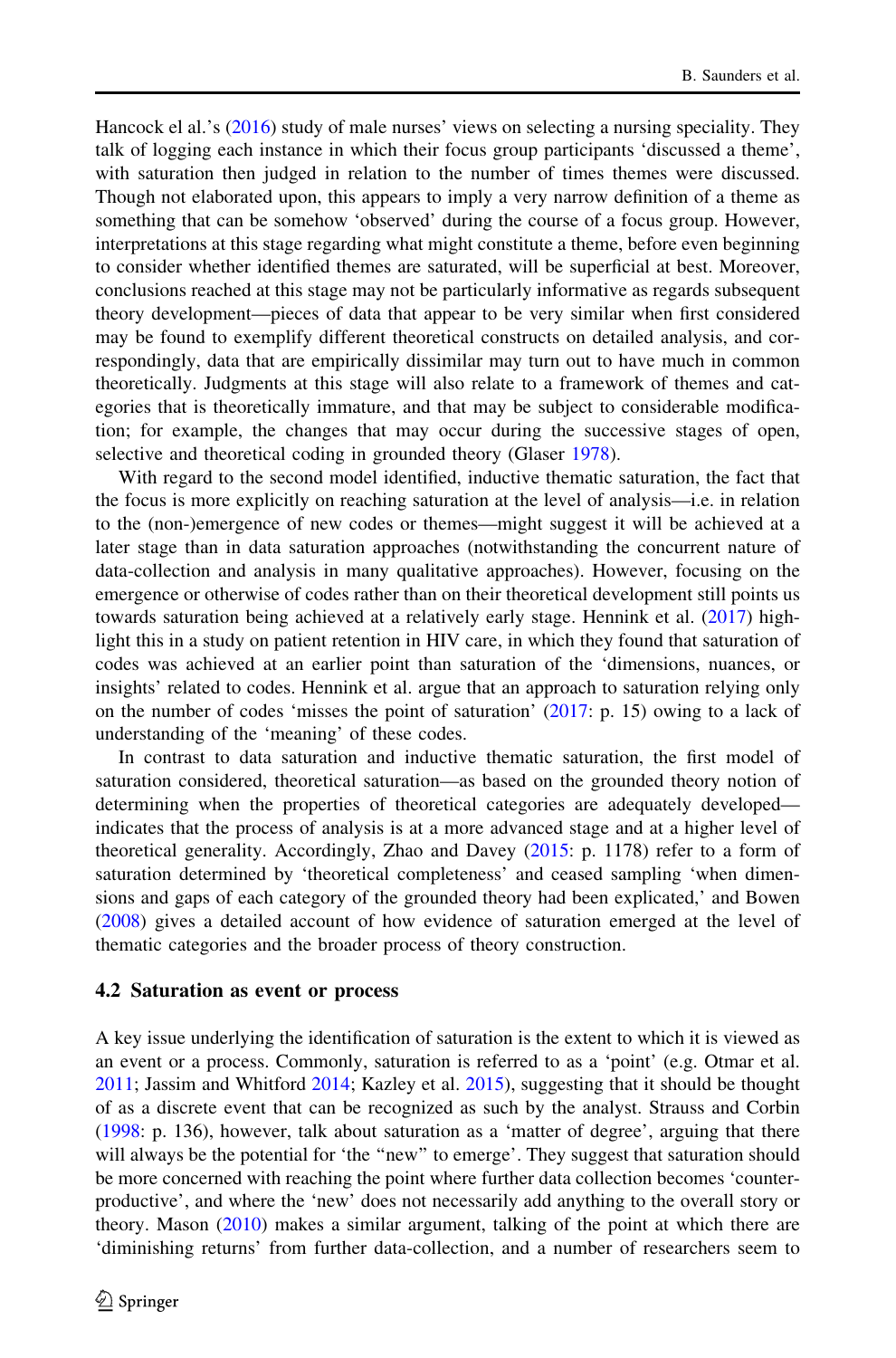take this more incremental approach to saturation. Aiken et al. [\(2015:](#page-12-0) p. 154), for example, refer in their interview study of unintended pregnancy to being 'confident of having achieved or at least closely approached thematic saturation.' Nelson ([2016\)](#page-13-0), echoing Dey's ([1999\)](#page-12-0) earlier view, argues that the term 'saturation' is itself problematic, as it intuitively lends itself to thinking in terms of a fixed point and a sense of 'completeness'. He thus argues that 'conceptual depth' may be a more appropriate term—at least from a grounded theory perspective—whereby the researcher considers whether sufficient depth of understanding has been achieved in relation to emergent theoretical categories.

On this incremental reading of saturation, the analysis does not suddenly become 'rich' or 'insightful' after that one additional interview, but presumably becomes richer or more insightful. The question will then be 'how much saturation is enough?', rather than 'has saturation occurred?<sup>'7</sup> This is a less straightforward question, but one that much better highlights the fact that this can only be a matter of the analyst's decision—saturation is an ongoing, cumulative judgment that one makes, and perhaps never completes,<sup>8</sup> rather than something that can be pinpointed at a specific juncture.

## 4.3 Uncertainty and equivocation

A desire to identify a specific point in time at which saturation is achieved seems often to give rise to a degree of uncertainty or equivocation. In a number of studies, saturation is claimed, but further data collection takes place in an apparent attempt to 'confirm' (Jassim and Whitford [2014](#page-13-0): p. 191; Forsberg et al. [2000](#page-12-0): p. 328) or 'validate' (Vandecasteele et al. [2015:](#page-14-0) p. 2789) this claim; for example:

After the 10th interview, there were no new themes generated from the interviews. Therefore, it was deemed that the data collection had reached a saturation point. We continued data collection for two more interviews to ensure and confirm that there are no new themes emerging (Jassim and Whitford ([2014:](#page-13-0) pp. 190–191).

Furthermore, a reluctance to rely on evidence of saturation sometimes indicates that saturation is being used in at best an unclear, or at worst an inconsistent or incoherent, fashion. For example, Hill et al. [\(2014](#page-13-0): p. 2), whilst espousing the principle of saturation, seem not fully to trust it:

Saturation was monitored continuously throughout recruitment. For completeness we chose to fully recruit to all participant groups to reduce the chance of missed themes.

Similarly, Jackson et al. [\(2000](#page-13-0): p. 1406) claim that saturation had been established, but then appear to retreat somewhat from this conclusion:

Following analysis of eight sets of data, data saturation was established… however, two additional participants were recruited to ensure data saturation was achieved.

Constantinou et al. ([2017\)](#page-12-0) propose that, given the potential for uncertainty about the point at which saturation is reached, attention should focus more on providing evidence that saturation has been reached, than on concerns about the point at which this occurred. Thus,

Hence, Dey [\(1999](#page-12-0): p. 117) suggests the term 'sufficiency' in preference to 'saturation'.

<sup>&</sup>lt;sup>8</sup> This reflects Glaser and Strauss's ([1967:](#page-13-0) p. 40) view of theory generation: 'one is constantly alert to emergent perspectives that will change and help develop his theory. These perspectives can easily occur even on the final day of study or even when the manuscript is reviewed in page proof; so the published word is not the final one, but only a pause in the never-ending process of generating theory'.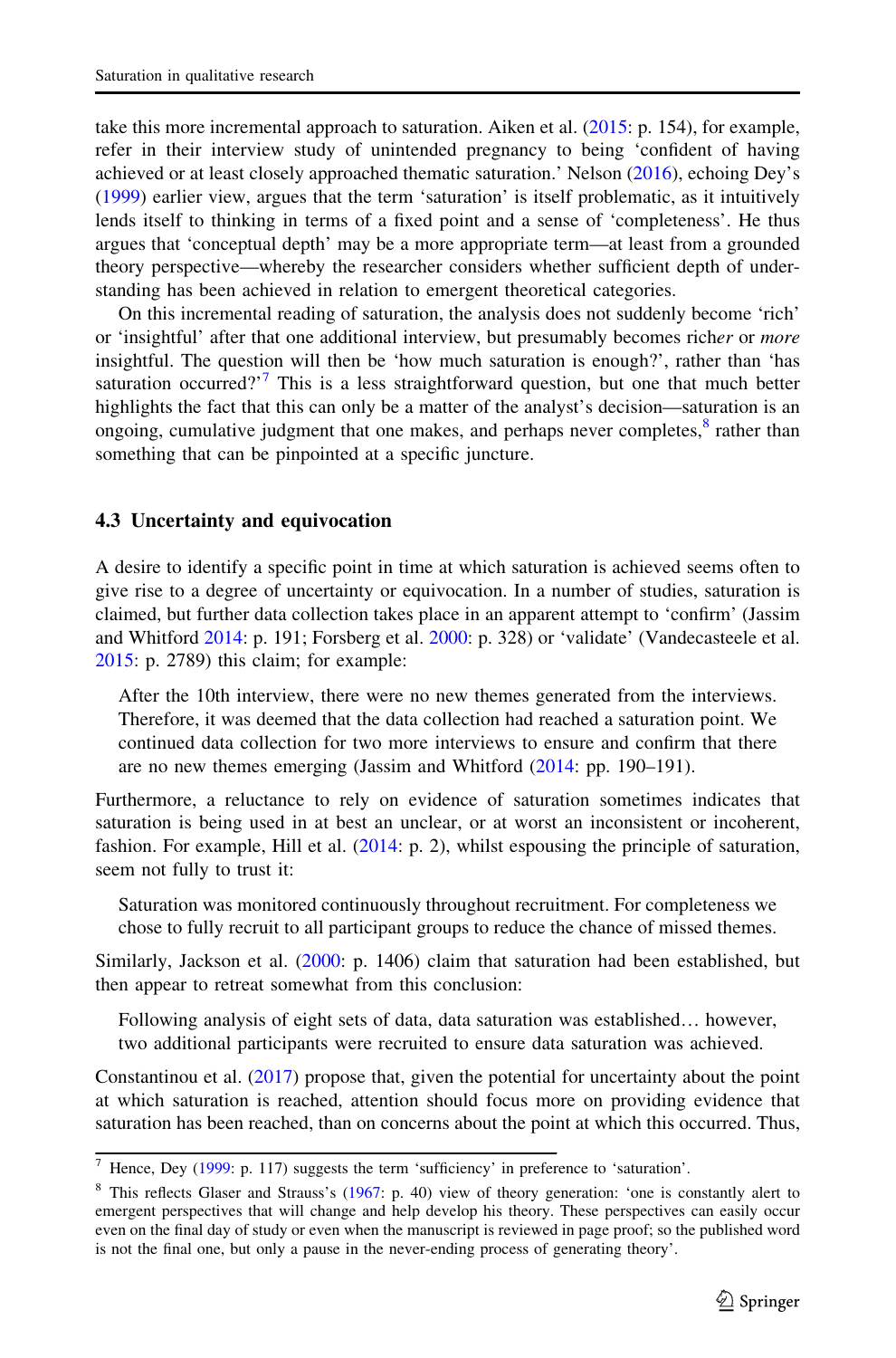rather curiously, they propose that it 'does not hurt to include all interviews from the initial sampling' ([2017:](#page-12-0) p. 13). This view is inherently problematic, however, as not only does it imply that saturation is a retrospective consideration following the completion of data collection, rather than as guiding ongoing sampling decisions, but one could also argue that saturation loses its relevance if all data are included regardless of whether or not they contribute further insights or add to conceptual understanding. This approach appears to indicate a preoccupation with having enough data to show evidence of saturation, i.e. not too few interviews, rather than saturation aiding decisions about the adequacy of the sample.

Whilst the above suggests ambivalence towards assessing the point at which saturation is achieved, others report having made the conscious decision to continue sampling beyond saturation, appearing to seek additional objective evidence to bolster their sampling decisions. For instance, in investigating staff and patient views on a stroke unit, Tutton et al. ([2012:](#page-14-0) p. 2063) talk of how, despite having achieved saturation, 'increased observation may have increased the degree of immersion in the lives of those on the unit', whilst Naegeli et al. ([2013:](#page-13-0) p. 3) look to gain 'more in-depth understanding... beyond the saturation point'. Similar points are made by Kennedy et al. [\(2012](#page-13-0): p. 859), who talk of looking for 'novel aspects' after the achievement of saturation, and Poletti et al. [\(2007](#page-14-0): p. 511), who propose the need to 'fill gaps in the data' following saturation. These examples suggest a view that there is something of theoretical importance that is not captured by saturation, though it is unclear from the explanations given as to exactly what this is.<sup>9</sup>

Another indication of an ambivalent view taken on saturation is suggested by Mason's ([2010\)](#page-13-0) observation that sample sizes in studies based on interviews are commonly multiples of ten. This suggests that, in practice, rules of thumb or other a priori guidelines are commonly used in preference to an adaptive approach such as saturation. Quite frequently, studies that adopt the criterion of saturation propose at the same time a prior sample size (e.g. McNulty et al. [2015](#page-13-0); Long-Sutehall et al. [2011](#page-13-0)). In a similar way, Niccolai et al. ([2016\)](#page-14-0) sought saturation during their analysis, but also state (p. 843) that:

An a priori sample size of 30 to 40 was selected based on recommendations for qualitative studies of this nature… and the anticipated complexity and desired level of depth for our research questions.

Fusch and Ness [\(2015](#page-12-0): p. 1409) appear to endorse this somewhat inconsistent approach when advocating that the researcher should choose a sample size that has 'the best opportunity for the researcher to reach data saturation'.<sup>10</sup>

This tentative and equivocal commitment to saturation may reflect a practical response to the demands of funding bodies and ethics committees for a clear statement of sample

<sup>&</sup>lt;sup>9</sup> On occasions, a reason for going beyond saturation appears to be ethical rather than methodological. Despite reaching saturation, France et al. [\(2008](#page-12-0): p. 22) note that owing to their 'commitment to and respect for all the women who wanted to participate in the study, data collection did not end until all had been interviewed.' Similarly, Kennedy et al. ([2012](#page-13-0): p. 858) report that they exceeded saturation as this appeared to be 'more ethical than purposefully choosing individuals to re-interview, or only interviewing until saturation'.

<sup>&</sup>lt;sup>10</sup> Bloor and Wood [\(2006](#page-12-0): p. 165) suggest that this tendency may stem from researchers feeling obliged to abide by sample sizes previously declared to funding bodies or ethics committees, whilst making claims to saturation in order to retain a sense of methodological credibility. Some authors—e.g. Guest et al. [\(2006\)](#page-13-0), Francis et al. [\(2010](#page-12-0)), Hennink et al. ([2017\)](#page-13-0)—have attempted for formulate procedures whereby the specific number of participants required to achieve saturation is calculated in advance.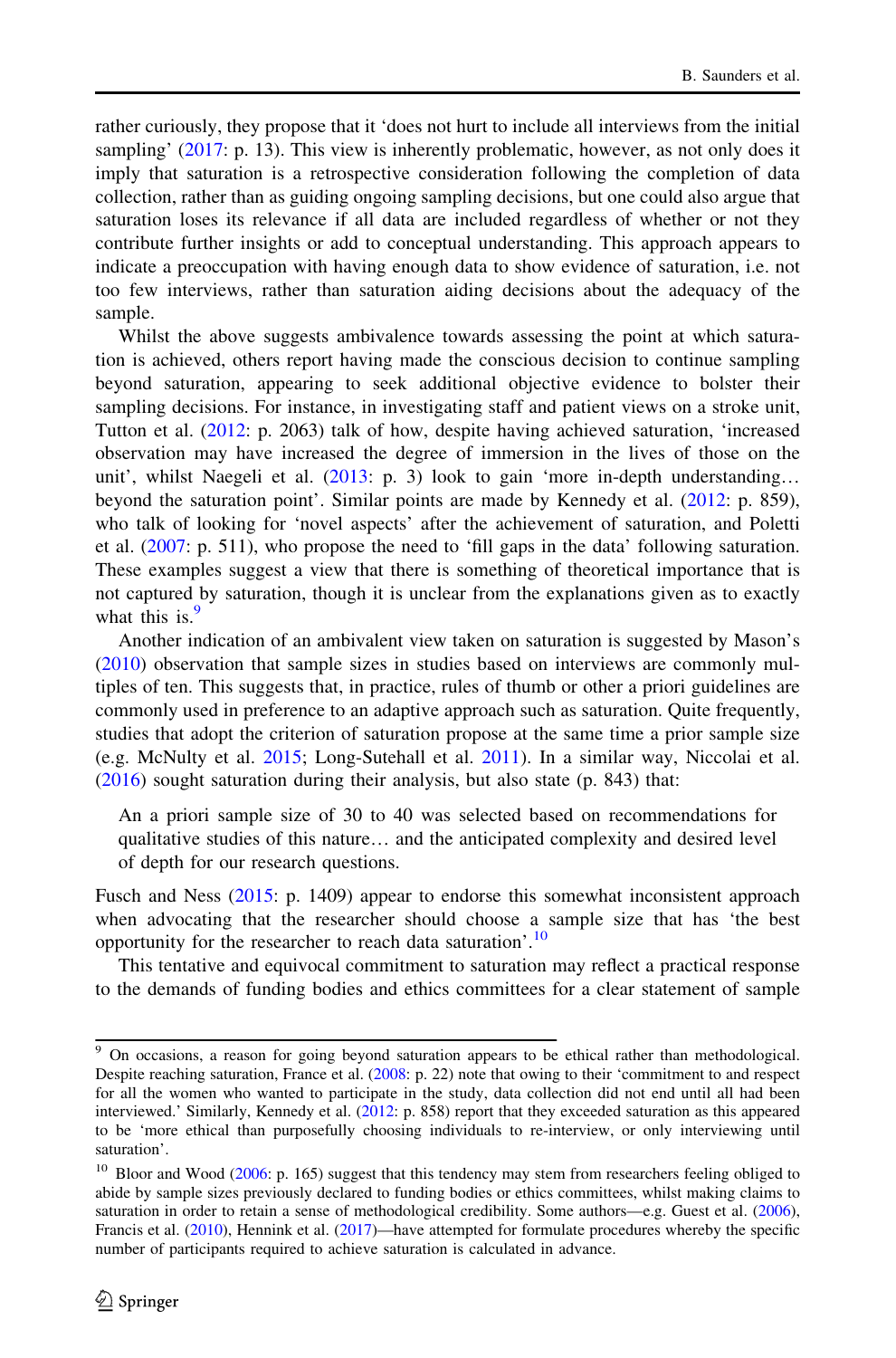size prior to starting a study (O'Reilly and Parker [2013](#page-14-0))—perceived obligations that, in practice, may be given priority over methodological considerations. However, it may also arise from the specific but somewhat uncertain logic that underlies saturation. Determining that further data collection or analysis is unnecessary on the basis of what has been concluded from data gathered hitherto is essentially a statement about the unobserved (what would have happened if the process of data collection and/or analysis had proceeded) based on the observed (the data collection and/or analysis that has taken place hitherto). Furthermore, if saturation is used in relation to negative case analysis in grounded theory (i.e. sources of data that may question or disconfirm aspects of the emergent theory) the logic becomes more tenuous—a statement about the unobserved based on the unobserved.<sup>11</sup> In either case, an uncertain predictive claim is made about the nature of data yet to be collected, and furthermore a claim that could only be tested if the decision to halt data collection were to be overturned. Additionally, the underlying reasoning makes specific assumptions about the way in which the analysis will generate theory, and the earlier in the process of theory development that this occurs the less warranted such assumptions may be. Accordingly, researchers who confidently propose saturation as a criterion for sampling at the outset of a study may become less certain as to how it should be operationalized once the study is in progress, and may therefore be reluctant to abide by it.

# 5 Conclusion

This paper has offered a critical reflection on the concept of saturation and its use in qualitative research, contributing to the small body of literature that has examined the complexities of the concept and its underlying assumptions. Drawing on recent examples of its use, saturation has been discussed in relation to three key sets of questions: What? Where and why? When and how?

Extending previous literature that has highlighted the variability in the use of saturation (O'Reilly and Parker [2013;](#page-14-0) Walker [2012](#page-14-0)), we have scrutinized the different ways in which it has been operationalized in the research literature, identifying four models of saturation, each of which appears to make different core assumptions about what saturation is, and about what exactly is being saturated. These have been labelled as: theoretical saturation, inductive thematic saturation, a priori thematic saturation, and data saturation. Moving forward, the identification and recognition of these different models of saturation may aid qualitative researchers in untangling some of the inconsistencies and contradictions that characterize its use.

Saturation's apparent position as a 'gold standard' in assessing quality and its near universal application in qualitative research have been previously questioned (Guest et al. [2006;](#page-13-0) O'Reilly and Parker [2013](#page-14-0); Malterud et al. [2016](#page-13-0)). Similarly, doubts have been raised regarding its common adoption as a *sole* criterion of the adequacy of data collection and analysis (Charmaz [2005\)](#page-12-0), or of the adequacy of theory development: 'Elegance, precision, coherence, and clarity are traditional criteria for evaluating theory, somewhat swamped by the metaphorical emphasis on saturation' (Dey [2007](#page-12-0): p. 186). On the basis of such critiques, we have examined how saturation might be considered in relation to different

<sup>&</sup>lt;sup>11</sup> The first logic is counter-inductive—future non-occurrences of data, codes or theoretical insights are posited on the basis of prior occurrences. In relation to negative case analysis, however, the logic becomes inductive—future non-occurrences are posited on the basis of prior non-occurrences.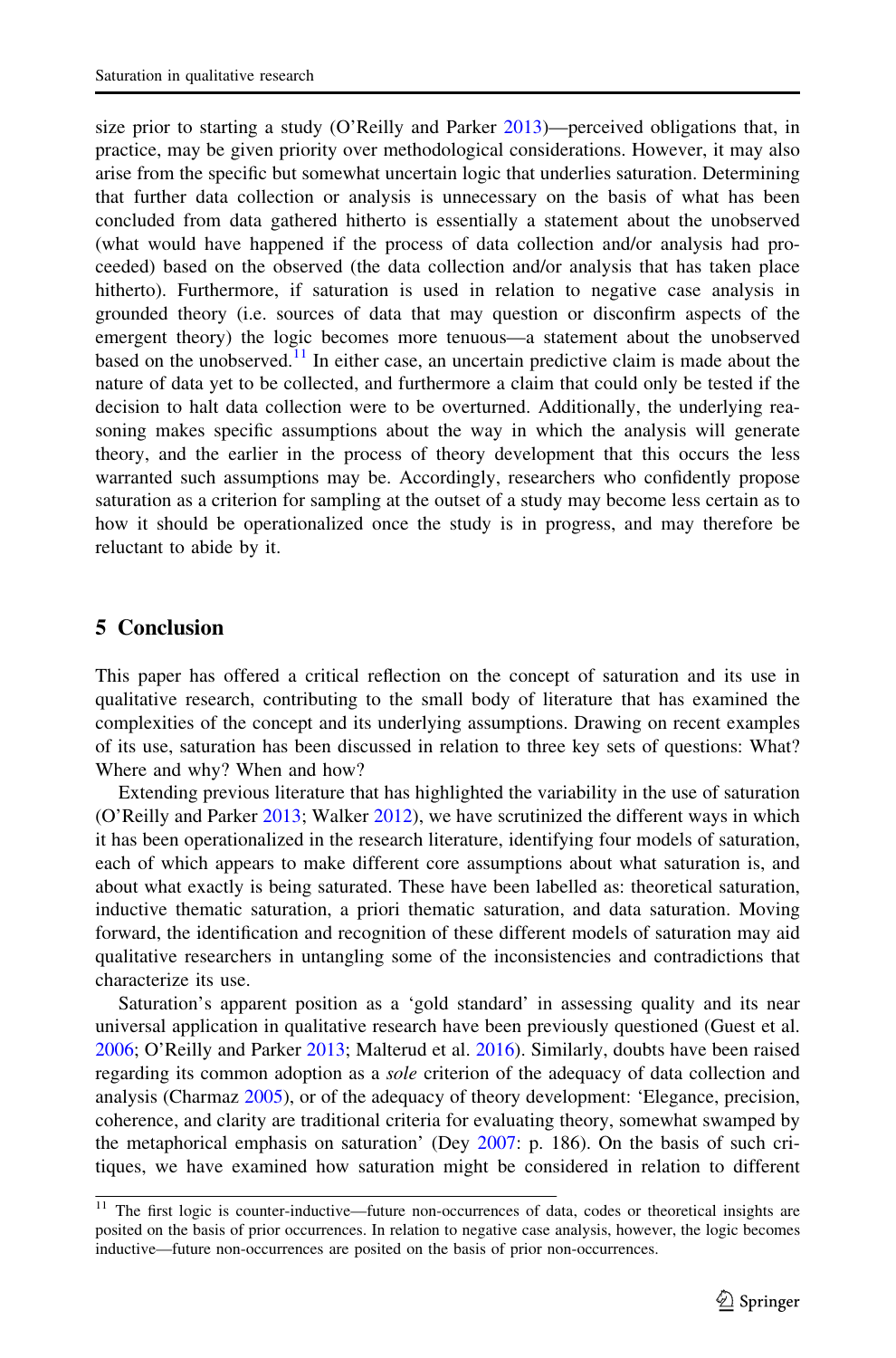theoretical and analytical approaches. Whilst we concur with the argument that saturation should not be afforded unquestioned status, polarization of saturation as either applicable or non-applicable to different approaches, as has been suggested (Walker [2012](#page-14-0)), may be too simplistic. Instead we propose that saturation has differing relevance, and a different meaning, depending on the role of theory, the analytic approach adopted, and so forth, and thus may usefully serve different purposes for different types of research—purposes that need to be clearly articulated by the researcher.

Whilst arguing for flexibility in terms of the purpose and use of saturation, we also suggest that there must be some limit to this range of purposes. Some of the ways in which saturation has been operationalized, we would suggest, risk stretching or diluting its meaning to the point where it becomes too widely encompassing, thereby undermining its coherence and utility.

When and how saturation may be judged to have been reached will differ depending on the type of study, as well as assumptions about whether it represents a distinct event or an ongoing process. The view of saturation as an event has been problematized by others (Strauss and Corbin [1998](#page-14-0); Dey [1999](#page-12-0); Nelson [2016](#page-13-0)), and we have explored the implications of conceptualizing saturation in this way, arguing that it appears to give rise to a degree of uncertainty and equivocation, in part driven by the uncertain logic of the concept itself—as a statement about the unobserved based on the observed. This uncertainty appears to give rise to inconsistencies and contradictions in its use, which we would argue could be resolved, at least in part, if saturation were to be considered as a matter of degree, rather than simply as something either attained or unattained. However, whilst considering saturation in incremental terms may increase researchers' confidence in making claims to it, we suggest it is only through due consideration of the specific purpose for which saturation is being used, and what one is hoping to saturate, that the uncertainty around the concept can be resolved.

In highlighting and examining these areas of complexity, this paper has extended previous discussions of saturation in the literature. Whilst consideration of the concept has led some commentators to argue for the need for qualitative researchers to provide a more thorough and transparent reporting of how they achieved saturation in their research, thus allowing readers to assess the validity of this claim (Bowen [2008;](#page-12-0) Francis et al. [2010\)](#page-12-0), our arguments go beyond this. We contend that there is a need not only for more transparent reporting, but also for a more thorough re-evaluation of how saturation is conceptualized and operationalized, including recognition of potential inconsistencies and contradictions in the use of the concept—this re-evaluation can be guided through attending to the four approaches we have identified and their implications for the purposes and uses of saturation. This may lead to a more consistent use of saturation, not in terms of its always being used in the same way, but in relation to consistency between the theoretical position and analytic framework adopted, allowing saturation to be used in such a way as to best meet the aims and objectives of the research. It is through consideration of such complexities in the context of specific approaches that saturation can have most value, enabling it to move away from its increasingly elevated yet uneasy position as a taken-for-granted convention of qualitative research.

Acknowledgements This paper has been informed by discussions with members of the social sciences group of the Institute for Primary Care and Health Sciences at Keele University. TK is funded by South Staffordshire and Shropshire NHS Foundation Trust. CJ is partly funded by NIHR Collaborations for Leadership in Applied Health Research and Care West Midlands (CLAHRC, West Midlands); the views expressed are those of the authors and not necessarily those of the NHS, the NIHR or the Department of Health.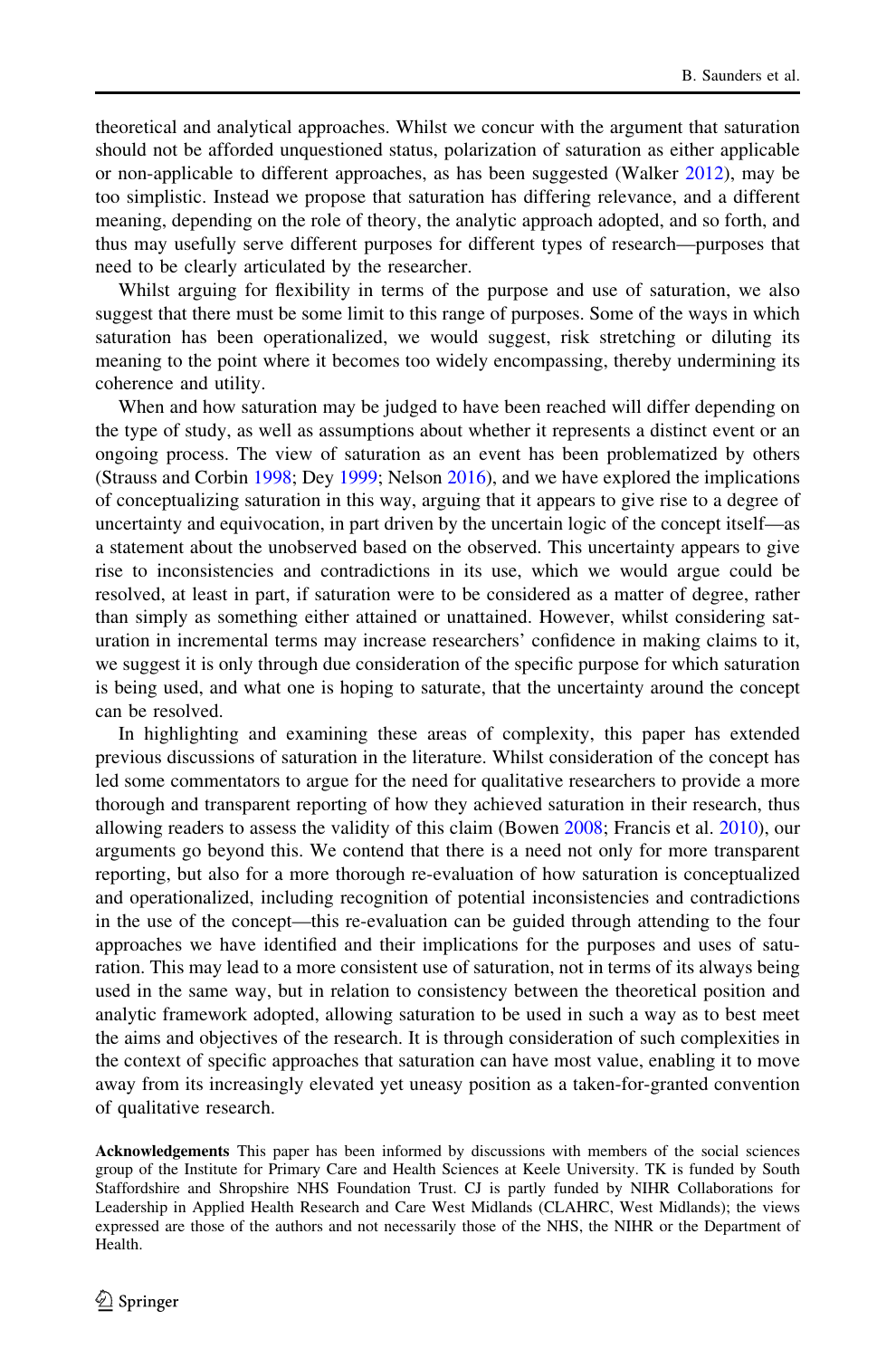#### <span id="page-12-0"></span>Compliance with ethical standards

Conflicts of interest All authors declare to have no conflicts of interest.

Open Access This article is distributed under the terms of the Creative Commons Attribution 4.0 International License [\(http://creativecommons.org/licenses/by/4.0/\)](http://creativecommons.org/licenses/by/4.0/), which permits unrestricted use, distribution, and reproduction in any medium, provided you give appropriate credit to the original author(s) and the source, provide a link to the Creative Commons license, and indicate if changes were made.

# References

- Aiken, A.R.A., Dillaway, C., Mevs-Korff, N.: A blessing I can't afford: factors underlying the paradox of happiness about unintended pregnancy. Soc. Sci. Med. 132, 149–155 (2015)
- Birks, M., Mills, J.: Grounded Theory: A Practical Guide, 2nd edn. Sage, London (2015)
- Bloor, M., Wood, F.: Keywords in Qualitative Methods: A Vocabulary of Research Concepts. Sage, London (2006)
- Boddy, C.R.: Sample size for qualitative research. Qual. Mark. J. 19(4), 426–432 (2016)
- Bowen, G.A.: Naturalistic inquiry and the saturation concept: a research note. Qual. Res. 8(1), 137–152 (2008)
- Bryman, A.: How many qualitative interviews is enough? In: Baker, S.E., Edwards, R. (eds.) How Many Qualitative Interviews is Enough? Expert Voices and Early Career Reflections on Sampling and Cases in Qualitative Research, pp. 18–20. ESRC National Centre for Research Methods, University of Southampton, Southampton (2012)
- Charmaz, K.: Grounded theory in the 21st century: applications for advancing social justice studies. In: Denzin, N.K., Lincoln, Y.S. (eds.) The Sage Handbook of Qualitative Research, 3rd edn, pp. 507–535. Sage, Thousand Oaks (2005)
- Charmaz, K.: Grounded theory as an emergent method. In: Hesse-Biber, S., Leavy, P. (eds.) Handbook of Emergent Methods, pp. 155–170. Guilford Press, New York (2008)
- Charmaz, K.: Constructing Grounded Theory, 2nd edn. Sage, Thousand Oaks (2014)
- Constantinou, C., Georgiou, M., Perdikogianni, M.: A comparative method for themes saturation (CoMeTS) in qualitative interviews. Qual. Res. (2017). doi:[10.1177/1468794116686650](http://dx.doi.org/10.1177/1468794116686650)
- Damschroder, L.J., Pritts, J.L., Neblo, M.A., Kalarickal, R.J., Creswell, J.W., Hayward, R.A.: Patients, privacy and trust: patients' willingness to allow researchers to access their medical records. Soc. Sci. Med. 64(1), 223–235 (2007)
- Denny, E.: ''I never know from one day to another how I will feel'': pain and uncertainty in women with endometriosis. Qual. Health Res. 19(7), 985–995 (2009)
- Dey, I.: Grounding Grounded Theory: Guidelines for Qualitative Inquiry. Academic Press, San Diego (1999)
- Dey, I.: Grounding categories. In: Bryant, A., Charmaz, K. (eds.) The SAGE Handbook of Grounded Theory, pp. 167–190. Sage, Thousand Oaks (2007)
- Drisko, J.W.: Strengthening qualitative studies and reports. J. Soc. Work Educ. 33(1), 185–187 (1997)
- Dubé, E., Vivion, M., Sauvageau, C., Gagneur, A., Gagnos, R., Guay, M.: "Nature does things well, why should we interfere?": vaccine hesitancy among mothers. Qual. Health Res. 26(3), 411-425 (2016)
- Forsberg, A., Bäckman, L., Möller, A.: Experiencing liver transplantation: a phenomenological approach. J. Adv. Nurs. 32(2), 327–334 (2000)
- France, N.E.M., Farrell, K., Kearney, B., Myatt, S.: Women living with fibromyalgia: ''do no harm''. Int. J. Hum. Caring 12(4), 21–25 (2008)
- Francis, J.J., Johnston, M., Robertson, C., Glidewell, L., Entwhistle, V., Eccles, M.P., Grimshaw, J.M.: What is an adequate sample size? Operationalising data saturation for theory-driven interview studies. Psychol. Health 25(10), 1229–1245 (2010)
- Fusch, P.I., Ness, L.R.: Are we there yet? Data saturation in qualitative research. Qual. Rep. 20(9), 1408–1416 (2015)
- Ganle, J.K.: Hegemonic masculinity, HIV/AIDS risk perception and sexual behavior change among young people in Ghana. Qual. Health Res. 26(6), 763–781 (2016)

Garrett, C.R., Gask, L.L., Hays, R., Cherrington, A., Bundy, C., Dickens, C., Waheed, W., Coventry, P.A.: Accessing primary health care: a meta-ethnography of the experiences of British South Asian patients with diabetes, coronary heart disease or a mental health problem. Chronic Illn. **8**(2), 135–155 (2012)

Given, L.M.: 100 Questions (and Answers) About Qualitative Research. Sage, Thousand Oaks (2016)

Glaser, B.G.: Theoretical Sensitivity. Sociology Press, Mill Valley (1978)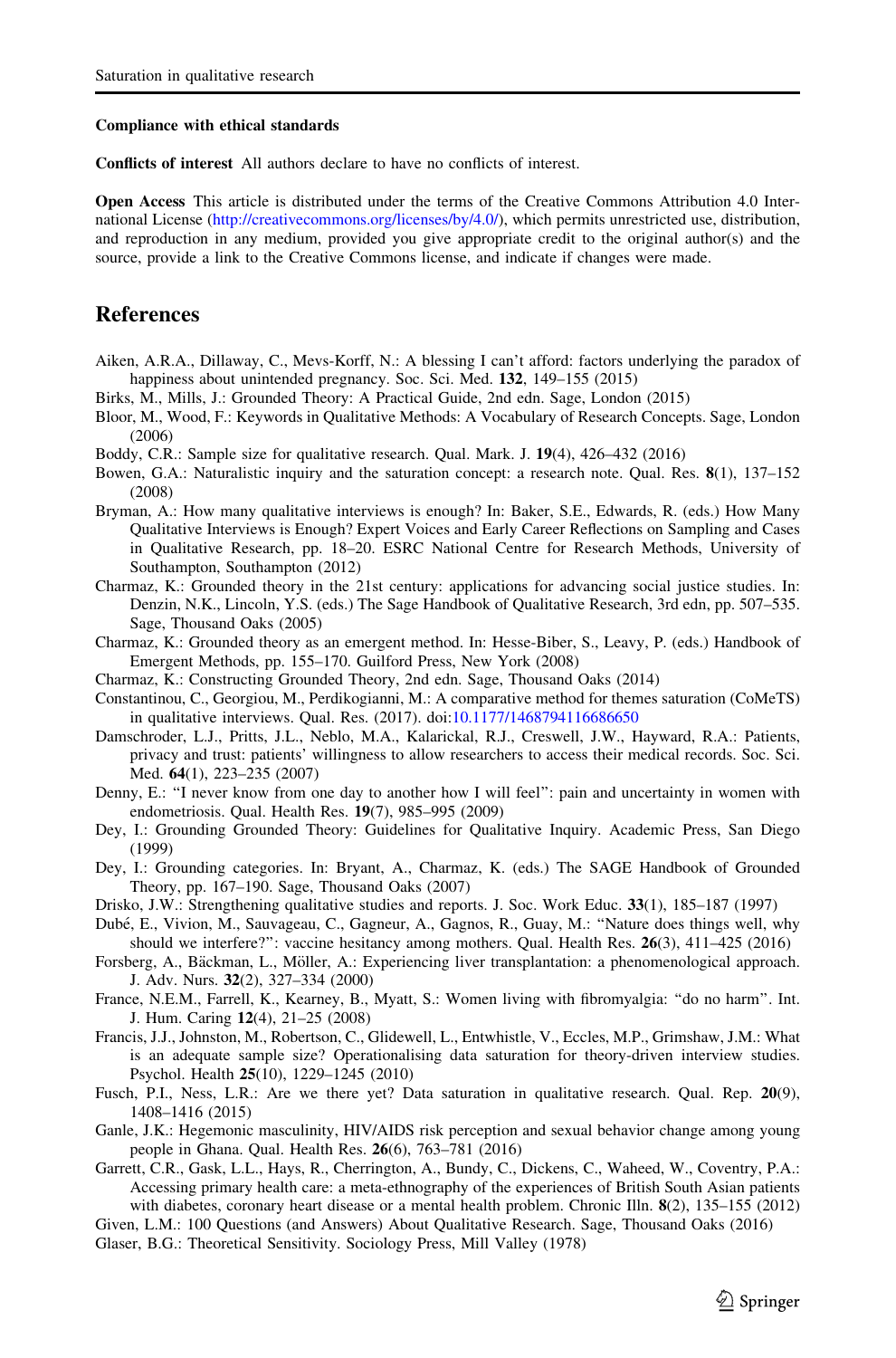- <span id="page-13-0"></span>Glaser, B.G.: Emergence vs Forcing: Basics of Grounded Theory Analysis. Sociology Press, Mill Valley (1992)
- Glaser, B.G., Strauss, A.L.: The Discovery of Grounded Theory: Strategies for Qualitative Research. Aldine, Chicago (1967)
- Grady, M.P.: Qualitative and Action Research: A Practitioner Handbook. Phi Delta Kappa Educational Foundation, Bloomington (1998)
- Goulding, C.: Grounded theory, ethnography and phenomenology: a comparative analysis of three qualitative strategies for marketing research. Eur. J. Mark. 39(3/4), 294–308 (2005)
- Guest, G., Bunce, A., Johnson, L.: How many interviews are enough? An experiment with data saturation and variability. Field Methods 18(1), 59–82 (2006)
- Hale, E.D., Treharne, G.J., Kitas, G.D.: Qualitative methodologies II: a brief guide to applying interpretative phenomenological analysis in musculoskeletal care. Musculoskelet. Care 6(2), 86–96 (2007)
- Hancock, M.E., Amankwaa, L., Revell, M.A., Mueller, D.: Focus group data saturation: a new approach to data analysis. Qual. Rep. 21(11), 2124–2130 (2016)
- Hawkins, R.L., Abrams, C.: Disappearing acts: the social networks of formerly homeless individuals with co-occurring disorders. Soc. Sci. Med. 65(10), 2031–2042 (2007)
- Hennink, M.M., Kaiser, B.N., Marconi, V.C.: Code saturation versus meaning saturation: how many interviews are enough? Qual. Health Res. 27(4), 591–608 (2017)
- Hill, C.L., Baird, W.O., Walters, S.J.: Quality of life in children and adolescents with osteogenesis imperfecta: a qualitative interview based study. Health Qual. Life Outcomes 12, 54 (2014)
- Jackson, D., Daly, J., Davidson, P., Elliott, D.: Women recovering from first-time myocardial infarction (MI): a feminist qualitative study. J. Adv. Nurs. 32(6), 1403–1411 (2000)
- Jackson, M., Harrison, P., Swinburn, B., Lawrence, M.: Using a qualitative vignette to explore a complex public health issue. Qual. Health Res. 25(10), 1395–1409 (2015)
- Jassim, G.A., Whitford, D.L.: Understanding the experiences and quality of life issues of Bahraini women with breast cancer. Soc. Sci. Med. 107, 189–195 (2014)
- Kazley, A.S., Johnson, E., Simpson, K., Chavin, K., Baliga, P.: African American patient knowledge of kidney disease: a qualitative study of those with advanced chronic kidney disease. Chronic Illn. 11(4), 245–255 (2015)
- Kennedy, F., Harcourt, D., Rumsey, N.: The shifting nature of women's experiences and perceptions of ductal carcinoma in situ. J. Adv. Nurs. 68(4), 856–867 (2012)
- Legard, R., Keegan, J., Ward, K.: In-depth interviews. In: Ritchie, J., Lewis, J. (eds.) Qualitative Research Practice: A Guide for Social Science Students and Researchers, pp. 139–169. Sage, London (2003)
- Leininger, M.: Evaluation criteria and critique of qualitative research studies. In: Morse, J.M. (ed.) Critical Issues in Qualitative Research Methods, pp. 95–115. Sage, Thousand Oaks (1994)
- Lipworth, W., Taylor, N., Braithwaite, J.: Can the theoretical domains framework account for the implementation of clinical quality interventions? BMC Health Serv. Res. 13, 530 (2013)
- Long-Sutehall, T., Willis, H., Palmer, R., Ugboma, D., Addington-Hall, J., Coombs, M.: Negotiated dying: a grounded theory of how nurses shape withdrawal of treatment in hospital critical care units. Int. J. Nurs. Stud. 48(12), 1466–1474 (2011)
- Malterud, K., Siersma, V.D., Guassora, A.D.: Sample size in qualitative interview studies: guided by information power. Qual. Health Res. 26(13), 1753–1760 (2016)
- Marshall, V., Long, B.C.: Coping processes as revealed in the stories of mother of children with autism. Qual. Health Res. 20(1), 105–116 (2010)
- Mason, M.: Sample size and saturation in PhD studies using qualitative interviews. Forum Qual. Health Res. 11(3), art 8 (2010)
- McNulty, C., Ricketts, E.J., Rugman, C., Hogan, A., Charlett, A., Campbell, R.: On behalf of the CIRT study group: a qualitative study exploring the acceptability of the McNulty–Zelen design for randomised controlled trials evaluating educational interventions. BMC Family Pract. 16, 169 (2015)
- Middlemiss, T., Lloyd-Williams, M., Laird, B.J., Fallon, M.T.: Symptom control trials in patients with advanced cancer: a qualitative study. J. Pain Symptom Manag. 50(5), 642–649 (2015)
- Morse, J.M.: The significance of saturation. Qual. Health Res. 5(2), 147–149 (1995)
- Morse, J.M.: Data were saturated…. Qual. Health Res. 25(5), 587–588 (2015)
- Morse, J.M., Barrett, M., Mayan, M., Olson, K., Spiers, J.: Verification strategies for establishing reliability and validity in qualitative research. Int. J. Qual. Methods 1(2), 1–19 (2002)
- Naegeli, A.N., Flood, E., Tucker, J., Devlen, J., Edson-Heredia, E.: The patient experience with fatigue and content validity of a measure to assess fatigue severity: qualitative research in patients with ankylosing spondylitis (AS). Health Qual. Life Outcomes 11, 192 (2013)
- Nelson, J.: Using conceptual depth criteria: addressing the challenge of reaching saturation in qualitative research. Qual. Res. (2016). doi:[10.1177/1468794116679873](http://dx.doi.org/10.1177/1468794116679873)